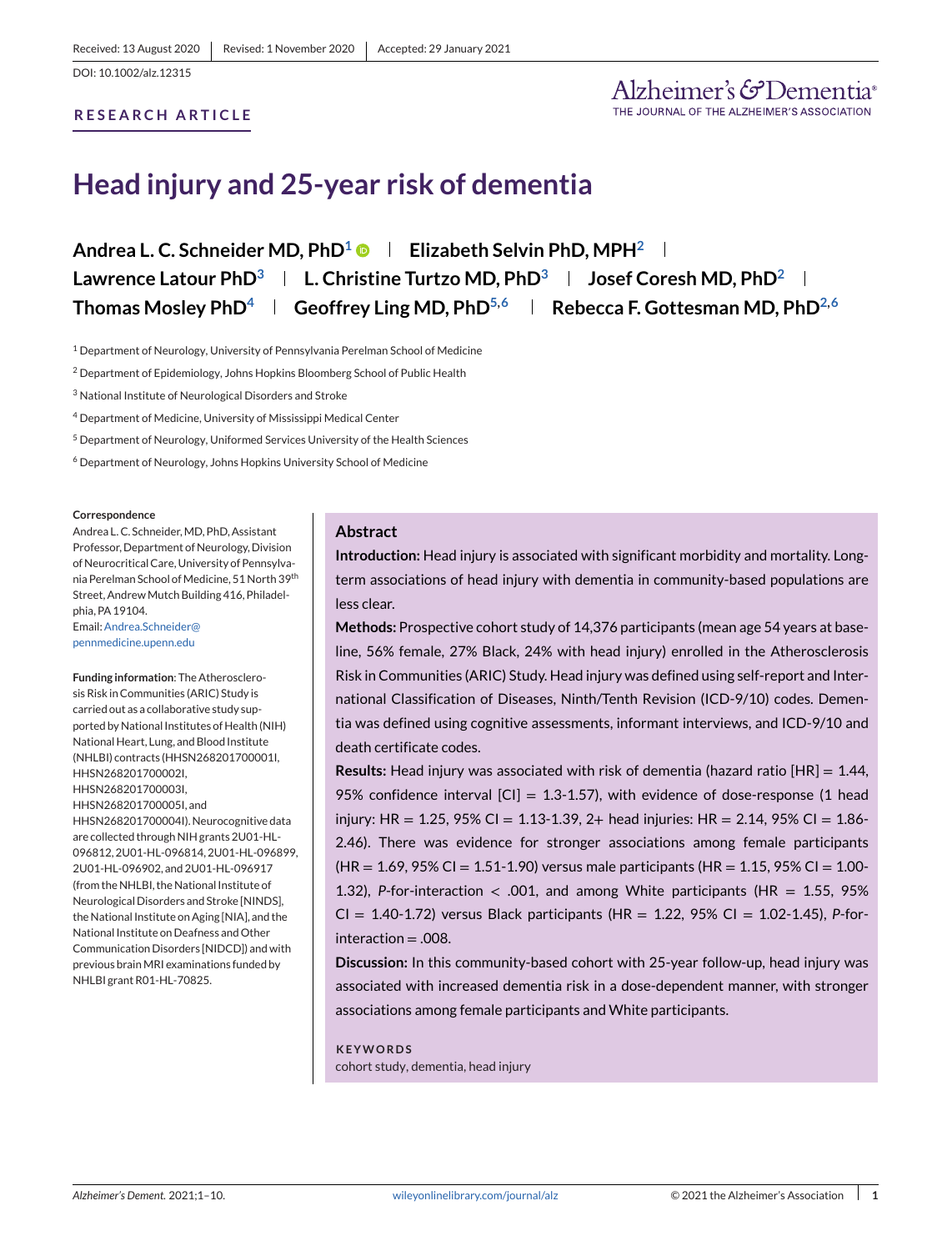NAL OF THE ALZHEIMER'S ASSOCIATION

## **1 BACKGROUND**

Head injury in the United States is common, with over 23 million adults age 40 or older reporting a history of head injury with loss of consciousness.[1](#page-8-0) Age-adjusted rates of emergency department visits for head injury increased by 54% between the years of 2006 and 2014, whereas age-adjusted rates of head injury–related deaths decreased 6% over this time, $2$  suggesting that there are more survivors of head injury than ever before as a result of both increased awareness of head injury and improved survival. $3$  It has become increasingly recognized that the sequelae from head injuries are long-lasting and several studies have reported increased cognitive impairment and higher rates of dementia among persons with head injuries, $4-11$  although mechanisms linking traumatic brain injury (TBI) to cognitive decline and dementia remain poorly understood.<sup>[12](#page-8-0)</sup> Prior studies on head injury and dementia associations are limited by selected populations (eg, military, medical claims databases) with limited sex and race representation, a lack of information on number of head injuries, and followup time  $\lt 10$  years.<sup>4-10</sup> In addition, literature from the dementia field has suggested that women are at higher risk of dementia compared to men $^{13}$  and that Blacks are at higher risk for dementia compared to Whites, $14$  but few prior studies have evaluated for possible differences in associations of head injury with dementia risk by sex and race.<sup>[15](#page-8-0)</sup>

The Atherosclerosis Risk in Communities (ARIC) Study is an ongoing community-based prospective cohort study that is uniquely positioned to investigate the associations between head injury and incident dementia over a median of 25 years of follow-up in a biracial population. We hypothesized that head injury would be associated with increased risk of dementia and that there would be a dose-dependence to the association.

# **2 METHODS**

## **2.1 Study population**

The ARIC Study is an ongoing, community-based cohort that recruited 15,792 participants ages 45-65 years of age at study visit 1 in 1987 to 1989 from the four U.S. communities of the suburbs of Minneapolis, Minnesota; Washington County, Maryland; Forsyth County, North Carolina; and Jackson, Mississippi.<sup>[16](#page-8-0)</sup> Participants have attended up to six subsequent in-person visits and participate in annual/semi-annual telephone follow-up calls (Figure [1\)](#page-2-0).

Of the 15,792 ARIC participants, we excluded 103 participants who were of non-Black and non-White race and Black participants at the Minnesota and Maryland field centers (in accordance with ARIC study analysis recommendations due to race-site aliasing): one participant with an International Classification of Diseases (ICD) code for dementia occurring prior to study baseline, 365 participants missing head injury data or self-reported head injury year (no participants were excluded based on neurological sequelae from head injuries occurring prior to study baseline), and 947 participants missing data on statisti-

### **RESEARCH IN CONTEXT**

- 1. **Systematic review**: The authors reviewed the literature using standard (eg, PubMed) databases. Although sequelae from head injuries are long-lasting and several studies have reported increased cognitive impairment and higher rates of dementia among persons with head injuries, many of these prior studies are limited by selected populations (eg, military, clinic-based, claims databases) with limited sex and race representation, a lack of information on number of head injuries, and follow-up time <10 years. These relevant citations are appropriately cited.
- 2. **Interpretation**: Our findings confirm the association between head injury and dementia risk and expand the literature by providing evidence for a dose-dependent relationship and evidence that the association is stronger among women versus men and among Whites versus Blacks.
- 3. **Future directions**: There remains much to be learned about possible demographic differences in the association of traumatic brain injury (TBI) with dementia, and this study provides a framework for further investigation of sex/race differences and possible factors driving these differences.

cal model covariates, leaving a total of 14,376 participants included in the present analyses (mean age 54 years at study baseline, 56% female, and 27% Black) (Figure [1\)](#page-2-0).

The ARIC Study is approved by the institutional review boards of all participating institutions. All participants gave written informed consent at each study visit.

# **2.2 Head injury**

Head injury (with or without loss of consciousness) was defined using a combination of self-report questions and data from emergency department visits and hospitalizations. In total, 1866 participants had head injury/injuries identified from self-report only, 1081 participants had head injury/injuries identified from hospitalization data only, and 493 had head injury/injuries ascertained from both sources. Self-report questions were asked to participants at multiple visits (Figure [1\)](#page-2-0). The text of self-reported questions asked changed over the course of the study (eTable 1). Self-reported questions inquired about head injury requiring physician/hospital care, loss of consciousness, number of head injuries, and year of head injury. Month and date for each selfreported head injury was imputed randomly using the random point method, which has been shown to be superior to mid-point imputation methods due to the minimization of the introduction of systematic bias. $17$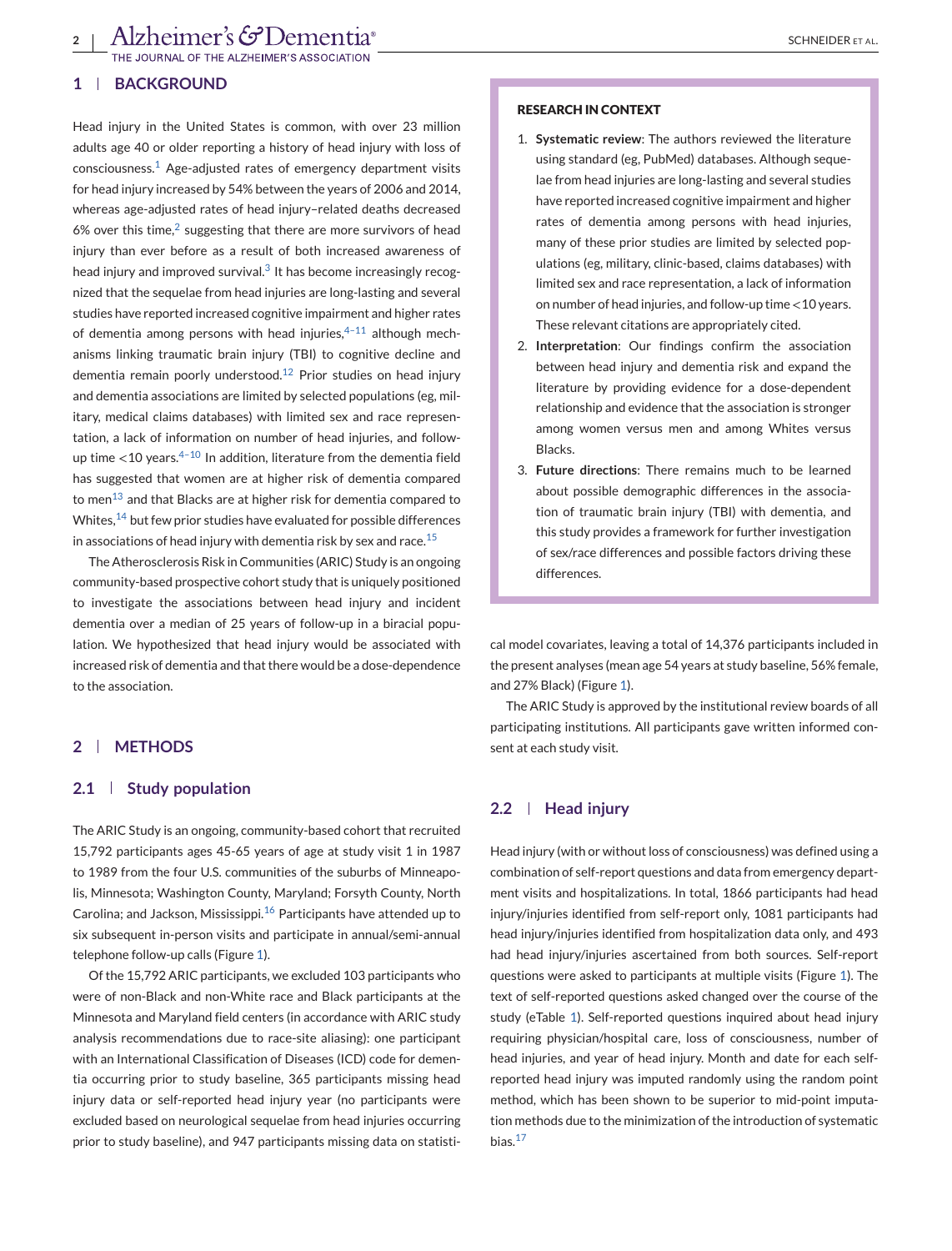<span id="page-2-0"></span>

**FIGURE 1** Study timeline and measures (A: participant flow diagram; B: head injury and dementia measures)

Hospitalization records were available from ARIC Study surveillance of all community hospitals study (1987 through December 31, 2018), and linked Centers for Medicare & Medicaid claims for hospitalizations and emergency department visits were available for participants ≥65 years of age enrolled in Medicare fee-for-service part B (1991 and December 31, 2015). Month, date, and year for each hospitalization were available. Hospitalized head injury was defined using the Centers for Disease Control and Prevention (CDC) ICD code definition $18-20$  (eTable 2).

## **2.3 Incident dementia**

Detailed descriptions of the definition of incident dementia and its validation in ARIC have been described previously.<sup>21-23</sup> Briefly, there were three levels of ascertainment (eTable 3). Level 1 is adjudicated dementia defined using data from in-person evaluations at ARIC visits 5 and 6. Level 2 adds telephone data from participants who were alive but did not attend ARIC visit 5 and/or 6 and also adds data from informants of participants who were deceased prior to ARIC visit 5 and/or 6. Level 3, the main outcome in the present analysis, adds dementia cases identified by hospitalization ICD codes or death certificate codes occurring

from baseline through December 31, 2018 (eTable 4); it is important to note that no participants were classified as having dementia based on codes for mild cognitive disorder or dementia with delirium alone. This Level 3 outcome is not dependent on visit attendance and thus minimizes potential biases due to attrition and the competing risk of death. However, in sensitivity analyses, we additionally used the adjudicated Level 1 outcome in a subset of participants who attended in-person visits 5 and 6 who did not have dementia at visit 5. In this subpopulation we also investigated distributions of dementia etiologies (defined using previously described standardized criteria<sup>22</sup>).

## **2.4 Covariates**

All statistical models included the following covariates (assessed at ARIC visit 1): age (years, self-reported), sex (male; female, selfreported), race/center (Minnesota Whites; Maryland Whites; North Carolina Whites; North Carolina Blacks; Mississippi Blacks, selfreported), education (< high school; high school/GED/vocational school; college/graduate/professional school, self-reported), family income (≤ \$35,000/year; > \$35,000/year; not reported, self-reported), physical activity index (score range 1– to 5, modified Baecke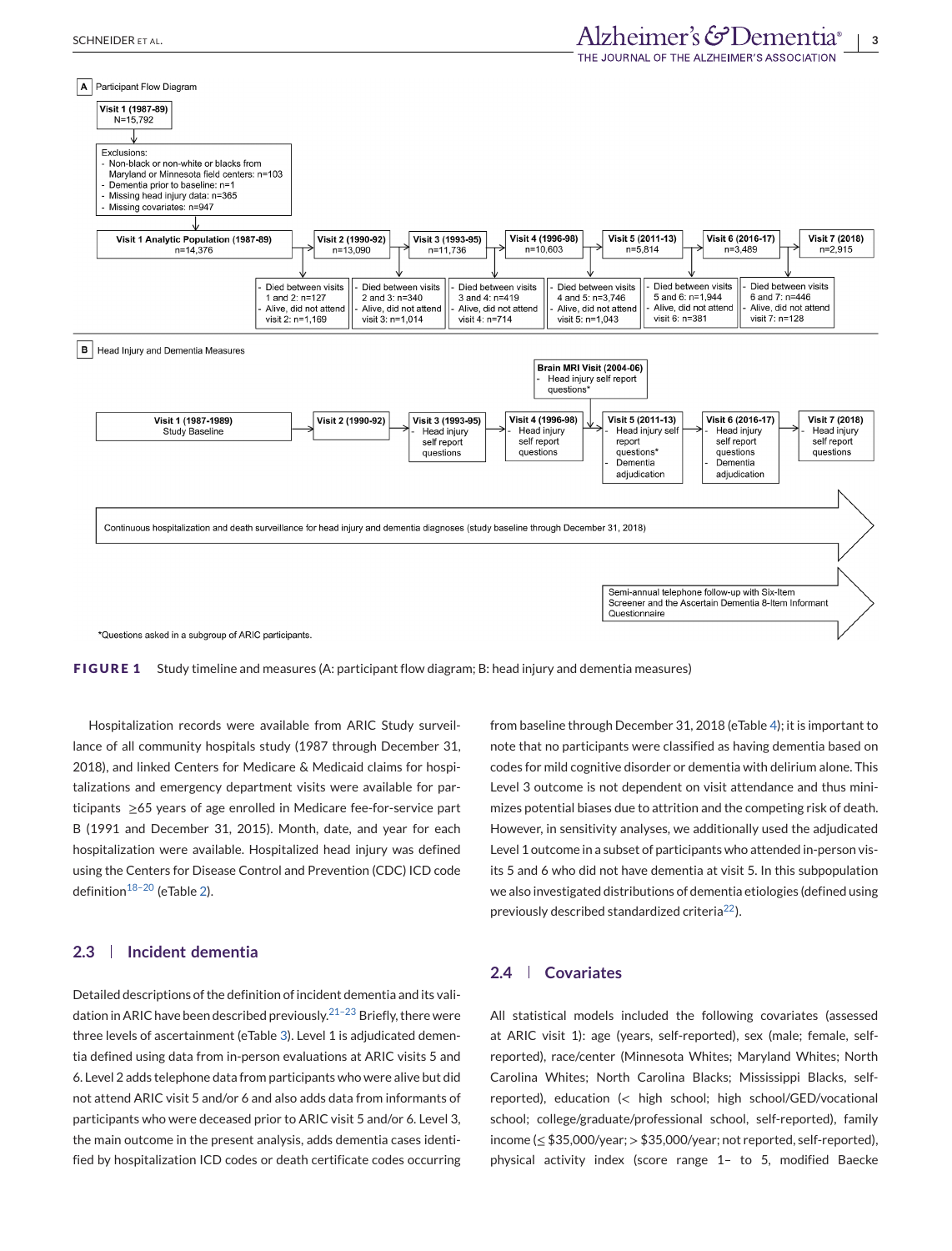# Alzheimer's GDementia<sup>®</sup>

THE JOURNAL OF THE ALZHEIMER'S ASSOCIATION

Physical Activity Questionnaire<sup>24</sup>), cigarette smoking (current; former; never, self-reported), alcohol consumption (current; former; never, self-reported), hypertension (systolic blood pressure ≥140 mmHg or diastolic blood pressure ≥90 mmHg or use of blood pressure medications), diabetes (fasting glucose ≥126 mg/dL or nonfasting glucose ≥200 mg/dL or use of diabetes medications), coronary heart disease (self-reported or silent myocardial infarction on electrocardiography<sup>25</sup>), stroke (self-reported<sup>26</sup>), apolipoprotein E (*APOE*) *ε*4 genotype (0 *APOE ε*4 alleles; 1/2 *APOE ε*4 alleles, TaqMan assay; Applied Biosystems, Foster City, CA), and military veteran status (self-reported). In sensitivity analyses we additionally adjusted for hospitalized depression (ICD codes 2[9](#page-8-0)6.2, 296.3, and 311)<sup>9</sup> and posttraumatic stress disorder (ICD code  $309.81$  $309.81$  $309.81$ <sup>9</sup> occurring during study follow-up. When using the Level 1 dementia outcome, we additionally adjusted for depression (11-item Center for Epidemiologic Studies Depression score administered at ARIC visit 5; score <9 vs  $\geq$ 9<sup>27</sup>).

## **2.5 Statistical analyses**

Head injury was defined as a time-varying exposure, allowing persontime to be allocated to no head injury and head injury groups (1 or 2+ head injuries) over follow-up (defined by date of first and second head injuries). Participant characteristics are shown overall and stratified by head injury status using means and standard deviations (SDs) or median (interquartile interval [25th<sup>th</sup> to 75th percentiles]) for continuous variables and using n's and proportions for categorical variables. Characteristics were compared head injury groups using *t* tests for comparing means of continuous variables, the Wilcoxon rank-sum test for comparing medians of continuous variables, and chi-square tests for categorical variables.

To calculate cumulative incidence of dementia by head injury status we used Kaplan-Meier analyses. We used Cox proportional hazards models employing Efron's approximation<sup>[28](#page-9-0)</sup> to handle ties to obtain hazard ratios (95% confidence intervals [CIs]) to estimate the associations of head injury and head injury frequency with incident dementia. We verified that the proportional hazards assumption was met using Schoenfeld residuals (*P*-value for test of the null hypothesis that the log hazard ratio function is constant over time from our primary model  $= .758$ ). In analyses of the association of head injury frequency with incident dementia, we additionally report *P*-valuesfor-linear-trend across head injury frequency categories (obtained by programming the categorical variable as a continuous variable). *A priori*, formal testing for interactions by age, sex, race, and *APOE ε*4 genotype was performed. When possible interactions by race were identified, we additionally performed analyses restricted to participants from the Forsyth County, North Carolina field center, as this center recruited both black and white participants as a way to disentangle race versus field center effects. We additionally explored three-way interactions with *APOE ε*4 genotype as a way to explore *APOE ε*4 genotype as a potential driving factor for observed interactions by race and sex in the association of head injury with dementia. We additionally calculated the population attributable risk (95% CI) of head injury on dementia

in our population by estimating attributable hazard fractions from the Cox proportional hazards model.[29](#page-9-0)

In sensitivity analyses, we performed Fine-Gray models $30$  to account for the competing risk of death. We additionally conducted sensitivity analyses implementing 1-year and 2-year "washout" periods, where persons with a dementia diagnosis occurring within 1 year of head injury diagnosis were excluded from the analysis to reduce the possible influence of reverse causality or misdiagnosis of head injury– related symptoms as dementia. We also conducted sensitivity analyses for the associations of head injury with incident dementia by timing of first head injury (prior to study baseline versus during follow-up) and by head injury defined by self-report versus by hospitalization data (only assessed during study follow-up) to assess the possible influences of survival bias and time since head injury. For head injuries defined by hospitalization data, we used Department of Defense $31$  head injury severity classification (eTable 5) to investigate associations of head injury severity with incident dementia.

A*P*-value <.05 was considered statistically significant based on twosided tests. All analyses were performed using Stata SE (Version 15, StataCorp, College Station, Texas).

# **3 RESULTS**

## **3.1 Population characteristics**

Participants were followed for a median of 25.0 years (interquartile interval: 17.9-28.2 years) for incident dementia. Twenty-four percent (*n* = 3440) of participants had at least one head injury occurring either before study baseline or by the end of follow-up. Of the 3440 with head injury, 1726 participants had head injury/injuries occurring only prior to study baseline, 120 participants had head injuries both occurring prior to study baseline and during study follow-up, and 1594 participants had head injury/injuries occurring only during study follow-up.

Compared to participants who never experienced a head injury, participants with head injury were of similar baseline age (54.4 years vs 54.2 years,  $P = 0.055$ ), were more likely to be male (50.7% vs 42.6%, *P* < .001), White (80.5% vs 71.4%, *P* < .001), and be military veterans (28.9% vs 18.9%, *P* < .001) (Table [1\)](#page-4-0). Participants with head injury were also more likely to be current/former alcohol consumers (77.8% vs 73.7%, *P* < .001) and be current/former cigarette smokers (60.7% vs 57.7%, *P* < .001) than participants without head injury.

# **3.2 Association of head injury with incident dementia**

There were 2350 incident dementia cases (1620 among persons without head injury, 730 among persons with a history of head injury) occurring over 320,306 person-years (PYs) of follow-up. The crude incidence rate for dementia per 1000 PYs was  $6.2$  (95% CI = 5.9-6.5) among persons without head injury and was 12.5 (95% CI = 11.7-13.5) among persons with head injury. Overall, head injury was associated with 1.44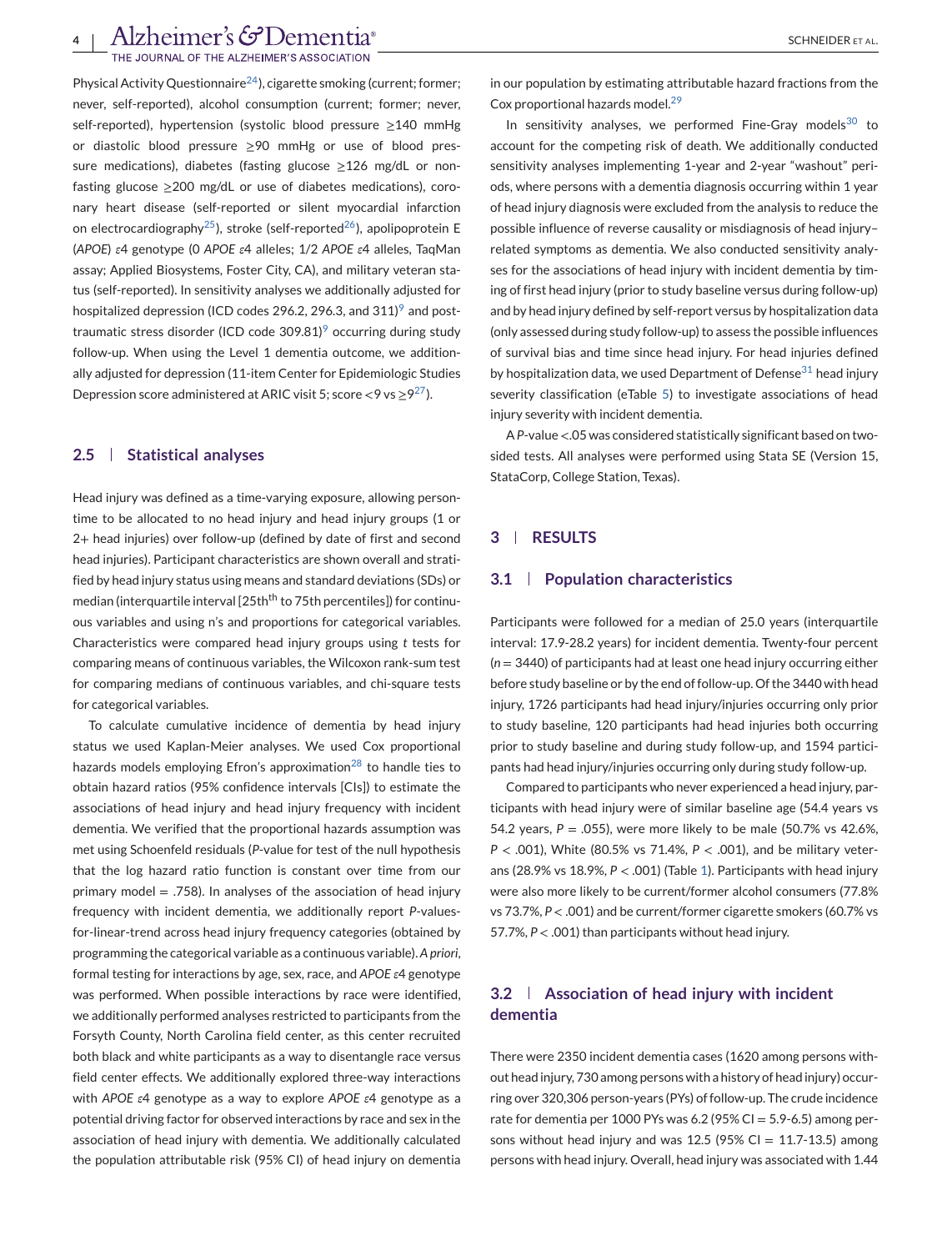# <span id="page-4-0"></span>SCHNEIDER ET AL. **SCHNEIDER ET AL. 5**

THE JOURNAL OF THE ALZHEIMER'S ASSOCIATION

### **TABLE 1** Baseline (ARIC visit 1, 1987-1989) participant characteristics by head injury status<sup>a</sup>, N = 14,376

|                                           | <b>Overall</b><br>$(N = 14, 376)$ | No Head Injury<br>$(n = 10,936)$ | <b>Head Injury</b><br>$(n = 3440^a)$ | P <sub>b</sub> |
|-------------------------------------------|-----------------------------------|----------------------------------|--------------------------------------|----------------|
| Age (years), mean (SD)                    | 54.2(5.8)                         | 54.2 (5.8)                       | 54.4(5.7)                            | .055           |
| Female, $n$ (%)                           | 7975 (55.5)                       | 6280 (57.4)                      | 1695 (49.3)                          | < .001         |
| Race/center, n (%)                        |                                   |                                  |                                      | < .001         |
| Minneapolis, Minnesota Whites             | 3611(25.1)                        | 2701 (24.7)                      | 910(26.5)                            |                |
| Washington County, Maryland Whites        | 3684 (25.6)                       | 2670 (24.4)                      | 1014 (29.5)                          |                |
| Forsyth County, North Carolina Whites     | 3274 (22.8)                       | 2428 (22.2)                      | 846 (24.6)                           |                |
| Forsyth County, North Carolina Blacks     | 460(3.2)                          | 388 (3.5)                        | 72(2.1)                              |                |
| Jackson, Mississippi Blacks               | 3347 (23.3)                       | 2749 (25.1)                      | 598 (17.4)                           |                |
| Education, n (%)                          |                                   |                                  |                                      | &00.5          |
| < High school                             | 3412 (23.7)                       | 2713 (24.8)                      | 699 (20.3)                           |                |
| High School, GED, or vocational school    | 5886 (40.9)                       | 4504 (41.2)                      | 1382 (40.2)                          |                |
| College, graduate, or professional school | 5078 (35.3)                       | 3719 (34.0)                      | 1359 (39.5)                          |                |
| Family income, n (%)                      |                                   |                                  |                                      | < .001         |
| $<$ \$35,000 per year                     | 7578 (52.7)                       | 5838 (53.4)                      | 1740 (50.6)                          |                |
| $\geq$ \$35,000 per year                  | 5972 (41.5)                       | 4430 (40.5)                      | 1542 (44.8)                          |                |
| Not reported                              | 826(5.7)                          | 668 (6.1)                        | 158(4.6)                             |                |
| Physical activity index, median (IQR)     | $2.3(1.8-3.0)$                    | $2.3(1.8-3.0)$                   | $2.5(1.8-3.0)$                       | < .001         |
| Cigarette smoking, n (%)                  |                                   |                                  |                                      | < .001         |
| Current                                   | 3775 (26.3)                       | 2933 (26.8)                      | 842 (24.5)                           |                |
| Former                                    | 4628 (32.2)                       | 3383 (30.9)                      | 1245 (36.2)                          |                |
| Never                                     | 5973 (41.5)                       | 4620 (42.2)                      | 1353 (39.3)                          |                |
| Alcohol consumption, n (%)                |                                   |                                  |                                      | < .001         |
| Current                                   | 8020 (55.8)                       | 5997 (54.8)                      | 2023 (58.8)                          |                |
| Former                                    | 2723 (18.9)                       | 2069 (18.9)                      | 654 (19.0)                           |                |
| <b>Never</b>                              | 3633(25.3)                        | 2870 (26.2)                      | 763 (22.2)                           |                |
| Hypertension, $n$ (%)                     | 5025 (35.0)                       | 3888 (35.6)                      | 1137 (33.1)                          | .007           |
| Diabetes, n (%)                           | 1722 (12.0)                       | 1316 (12.0)                      | 406 (11.8)                           | .720           |
| Coronary heart disease, n (%)             | 692 (4.8)                         | 536 (4.9)                        | 156(4.5)                             | .380           |
| Stroke, n (%)                             | 262(1.8)                          | 182(1.7)                         | 80(2.3)                              | .011           |
| APOE $\varepsilon$ 4 genotype, n (%)      |                                   |                                  |                                      | .240           |
| 0 APOE ε4 alleles                         | 9935 (69.1)                       | 7530 (68.9)                      | 2405 (69.9)                          |                |
| 1 or 2 APOE $\varepsilon$ 4 alleles       | 4441 (30.9)                       | 3406 (31.1)                      | 1035 (30.1)                          |                |
| Military Veteran, n (%)                   | 3062(21.3)                        | 2067 (18.9)                      | 995 (28.9)                           | < .001         |

aOf the *n* = 3440 total with head injury, *n* = 1726 participants had head injury/injuries occurring only prior to study baseline (ARIC visit 187-1989), *n* = 120 participants had head injuries both occurring prior to study baseline and during follow-up through December 31, 2018, and *n* = 1594 participants had head injury/injuries occurring only during follow-up through December 31, 2018 (median time from baseline to first head injury among those with head injury/injuries only occurring during follow-up: 16.9 years [interquartile interval: 7.8-21.9 years]).

<sup>b</sup>*P*-value comparing no head injury to head injury using *t* tests or Wilcoxon rank-sum tests for continuous variables and chi-square tests for categorical variables.

(95% CI =  $1.32 - 1.57$ ) times increased risk for incident dementia over a median of 25 years in adjusted models (Table [2\)](#page-5-0). After further adjustment for hospitalized depression and post-traumatic stress disorder, the association remained significant (HR =  $1.32$ ,  $95\%$  CI =  $1.21-1.44$ ). In models accounting for the competing risk of death, the magnitude of association was stronger (HR =  $1.72$ ,  $95\%$  CI =  $1.57-1.89$ ) (eTable 6). The population attributable risk of head injury on dementia risk was  $9.5\%$  (95% CI = 7.5-11.4%).

In stratified analyses, there was evidence for a stronger association of head injury with incident dementia among females ( $HR = 1.69, 95\%$  $CI = 1.51 - 1.90$ ) compared to among males (HR = 1.15, 95%  $CI = 1.00 - 1.00$ 1.32), *P*-for-interaction < .001. The crude rates of dementia per 1000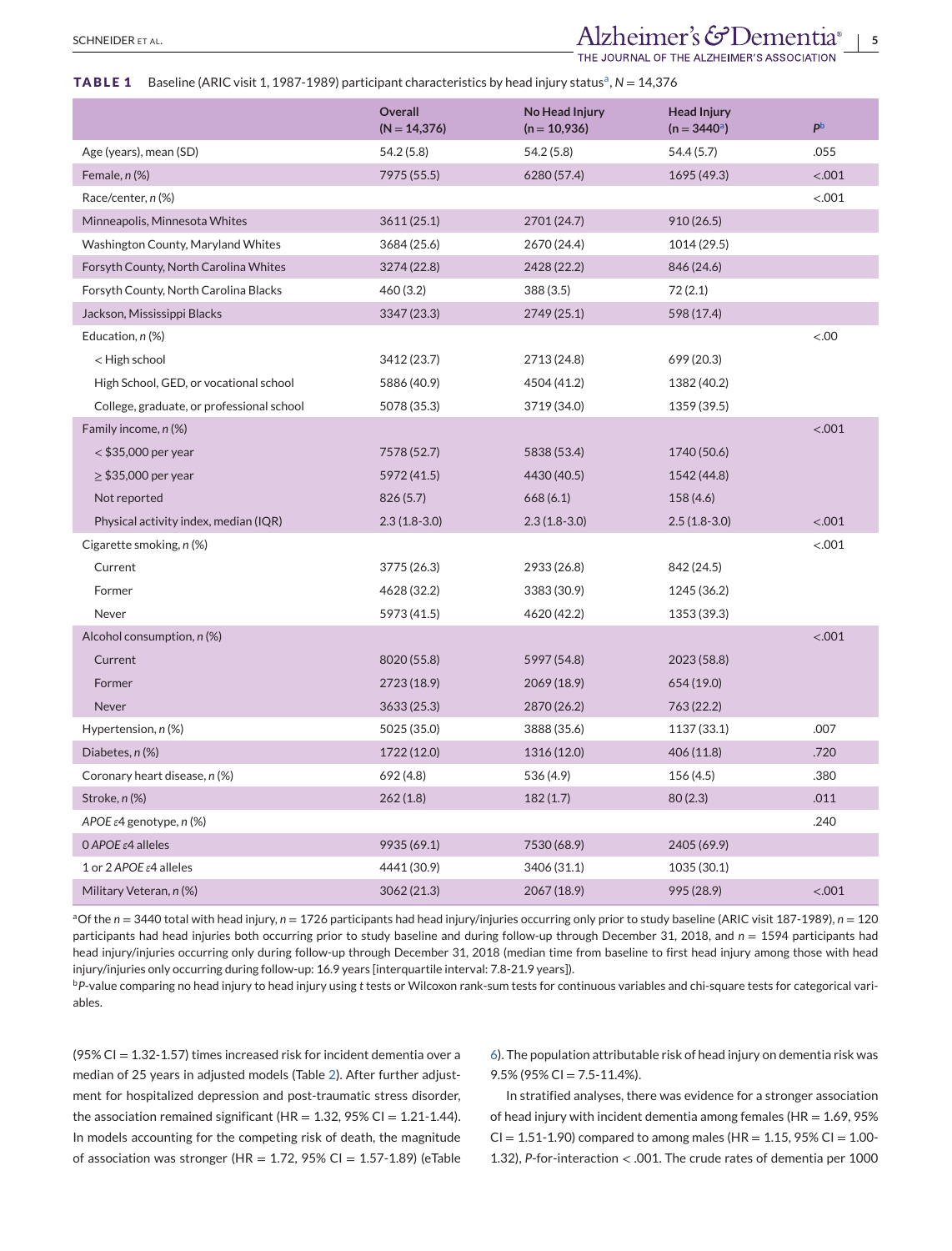<span id="page-5-0"></span>JOURNAL OF THE ALZHEIMER'S ASSOCIATION

|                                                     | No Head Injury |                                              | <b>Head Injury</b>                   |                  |                                              |                                      |                             |
|-----------------------------------------------------|----------------|----------------------------------------------|--------------------------------------|------------------|----------------------------------------------|--------------------------------------|-----------------------------|
|                                                     | No. events/PYs | <b>Crude Rate per</b><br>1000 PYs (95%<br>CI | Adjusted <sup>a</sup> HR<br>(95% CI) | No. events / PYs | <b>Crude Rate per</b><br>1000 PYs (95%<br>CI | Adjusted <sup>a</sup> HR<br>(95% CI) | P for<br><b>Interaction</b> |
| Overall ( $N = 14,376$ )                            | 1620 / 262,057 | 6.2(5.9, 6.5)                                | 1 (Reference)                        | 730/58,249       | 12.5(11.7, 13.5)                             | 1.44(1.32, 1.57)                     |                             |
| By Baseline Age                                     |                |                                              |                                      |                  |                                              |                                      | .697                        |
| $<$ 54 y (n = 6776)                                 | 479/135,035    | 3.5(3.2, 3.9)                                | 1 (Reference)                        | 197/30.945       | 6.4(5.5, 7.3)                                | 1.38(1.16, 1.64)                     |                             |
| $\geq$ 54 y (n = 7600)                              | 1141/127,022   | 9.0(8.5, 9.5)                                | 1 (Reference)                        | 533/27,304       | 19.5(17.9, 21.3)                             | 1.45(1.31, 1.61)                     |                             |
| By Sex                                              |                |                                              |                                      |                  |                                              |                                      | < .001                      |
| Male ( $n = 6401$ )                                 | 664/103,929    | 6.4(5.9, 6.9)                                | 1 (Reference)                        | 311/31,564       | 9.9(8.8, 11.0)                               | 1.15(1.00, 1.32)                     |                             |
| Female ( $n = 7975$ )                               | 956/158,128    | 6.0(5.7, 6.4)                                | 1 (Reference)                        | 419/26,684       | 15.7 (14.3, 17.3)                            | 1.69(1.51, 1.90)                     |                             |
| By Race                                             |                |                                              |                                      |                  |                                              |                                      | .008                        |
| White $(n = 10, 569)$                               | 1049 / 192,013 | 5.5(5.1, 5.8)                                | 1 (Reference)                        | 568/48,449       | 11.7(10.8, 12.7)                             | 1.55(1.40, 1.72)                     |                             |
| Black ( $n = 3807$ )                                | 571/70,044     | 8.2(7.5, 8.8)                                | 1 (Reference)                        | 162/9,800        | 16.5(14.2, 19.3)                             | 1.22(1.02, 1.45)                     |                             |
| By APOE ε4 Genotype                                 |                |                                              |                                      |                  |                                              |                                      | .866                        |
| $0$ APOE $\varepsilon$ 4 Alleles<br>$(n = 9935)$    | 916/182.429    | 5.0(4.7, 5.4)                                | 1 (Reference)                        | 416/41.184       | 10.1(9.2, 11.1)                              | 1.44(1.28, 1.62)                     |                             |
| 1 or 2 APOE $\varepsilon$ 4 alleles<br>$(n = 4441)$ | 704/79,628     | 8.8(8.2, 9.5)                                | 1 (Reference)                        | 314/17,064       | 18.4 (16.5, 20.6)                            | 1.45(1.27, 1.66)                     |                             |

aModel adjusted for age (years; continuous), sex (male; female), race/center (Minneapolis, Minnesota Whites; Washington County, Maryland Whites; Forsyth County, North Carolina Whites; Forsyth County North Carolina Blacks; Jackson, Mississippi Blacks), education (< high school; high school, GED, or vocational school; college, graduate, or professional school), income (<\$35,000 per year; ≥\$35,000 per year; not reported), physical activity index (score; continuous) cigarette smoking (current; former; never), alcohol consumption (current; former; never), hypertension (yes; no; defined as systolic blood pressure ≥ 140 mmHg or diastolic blood pressure ≥ 90 mmHg or use of blood pressure medications), diabetes (yes; no; defined as fasting glucose ≥ 126 mg/dL or non-fasting glucose ≥ 200 mg/dL or use of diabetes medications), coronary heart disease (yes; no), stroke (yes; no), military veteran status (yes; no), and *APOE ε*4 genotype (0 *APOE ε*4 alleles; 1 or 2 *APOE ε*4 alleles).

PYs were similar between female (6.0, 95% CI =  $5.7-6.4$ ) and male  $(6.4, 95\% \text{ Cl} = 5.9\text{-}6.9)$  participants without head injury. There was also evidence for a stronger association of head injury with incident dementia among White (HR =  $1.55$ , 95% CI =  $1.40-1.72$ ) compared to among Black participants (HR = 1.22, 95% CI = 1.02-1.45), *P*-forinteraction  $= .008$ . The crude rate of dementia per 1000 PYs was lower among White (5.5, 95% CI =  $5.1-5.8$ ) than among Black (8.2, 95%  $CI = 7.5-8.8$ ) participants without head injury (Table 2). It is notable that analyses restricted to the Forsyth County, North Carolina field center (which recruited both White and Black participants) showed similar patterns, where the association of head injury with dementia was stronger among White compared to among Black participants (eTable 7). Furthermore, although three-way interactions of sex or race\*head injury\**APOE ε*4 genotype were significant, there was no evidence for any clear patterns by which *APOE ε*4 genotype explained the observed sex or race differences (eTable 8). The patterns whereby females only have higher crude rates of dementia than males in the head injury group (similar crude rates by sex in no head injury group) and Blacks have greater crude rates of dementia across all head injury and sex groups is shown in more detail in eFigure 1.

In sensitivity analyses implementing 1-year and 2-year "washout" periods, results were attenuated but head injury remained significantly associated with dementia risk (1-year "washout" period  $HR = 1.30$ ,

95% CI = 1.19-1.43; 2-year "washout" period HR = 1.20, 95%  $CI = 1.10 - 1.32$ ) (eTable 9). In sensitivity analyses investigating the possible influences of survival bias and time since head injury (eTable 10), associations of head injury with dementia were stronger in the subpopulation including participants with first head injury occurring during study follow-up (HR = 1.83, 95% CI = 1.64-2.04) compared to in the subpopulation including participants with first head injury occurring prior to study baseline (HR =  $1.05$ ,  $95\%$  CI = 0.93-1.19). Similarly, associations were stronger for head injury defined by hospitalization ICD codes (HR =  $1.99$ ,  $95\%$  CI =  $1.80-2.21$ ) compared to head injury defined by self-report (HR =  $1.07, 95\%$  CI =  $0.96-1.19$ ) (eTable 11). In analyses restricted to hospital ICD code–defined head injury, we found dementia risk increased with head injury severity (mild head injury:  $HR = 1.38$ , 95% CI = 1.24-1.55, moderate/severe/penetrating head injury: HR = 1.57, 95% CI = 1.27-1.94, *P*-value-for-linear-trend < .001) (eTable 12). There were no differences in the distribution of mild injury versus moderate/severe/penetrating injury by sex or race (both *P* > .05) observed in this subpopulation. In sensitivity analyses using the Level 1 dementia definition (*N* = 3399 participants who attended ARIC visits 5 and 6 and who did not have dementia at visit 5), analyses were limited by lower power, but overall were similar to the main analyses using the Level 3 dementia definition (odds ratio [OR] = 1.31, 95%  $CI = 0.92 - 1.86$ ; further adjustment for depression did not appreciably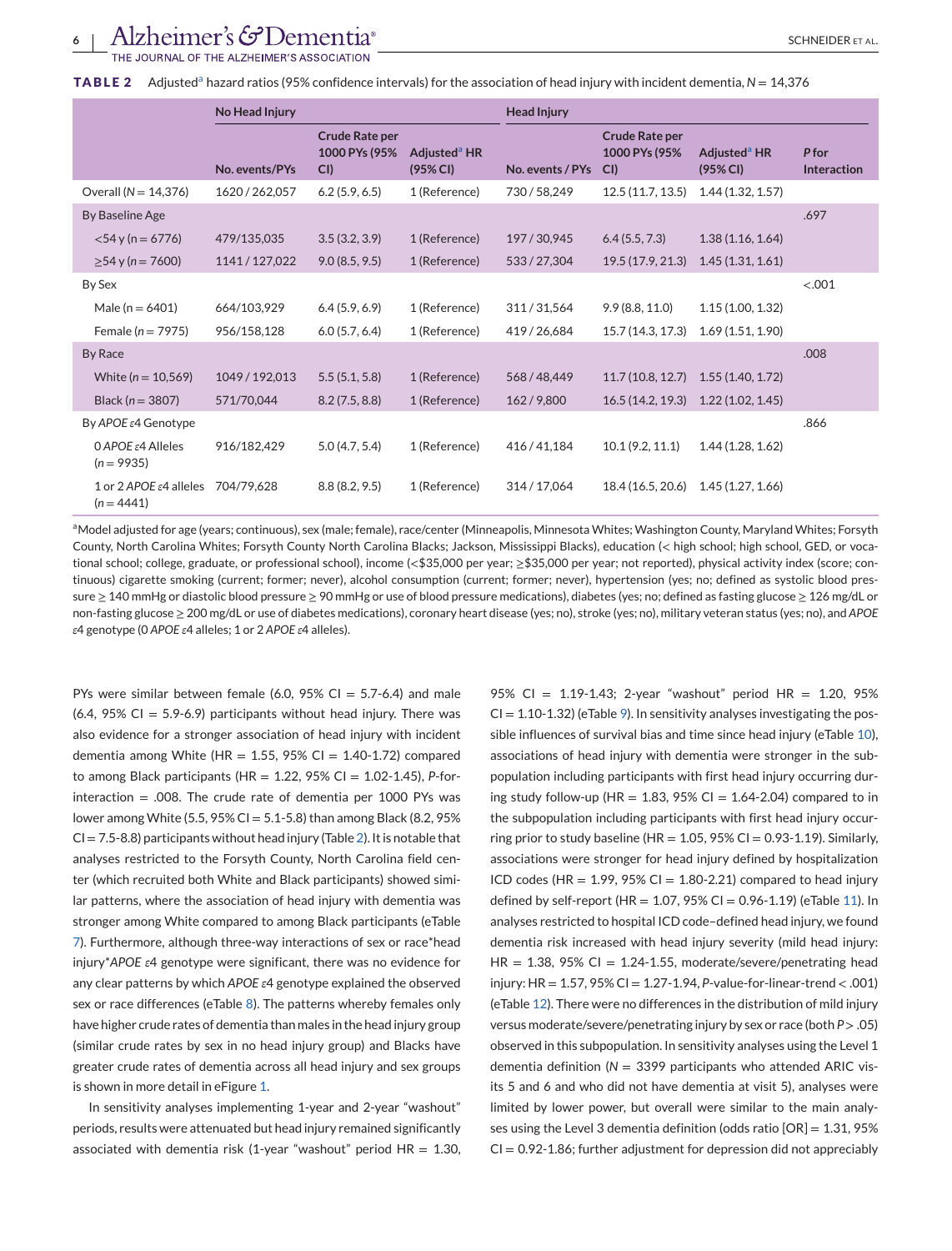

**FIGURE 2** Kaplan-Meier curve for cumulative dementia incidence by head injury frequency, *N* = 14,376. Log-rank *P*-value < .001

alter these results) (eTable 13) and the distribution of dementia etiologies (Alzheimer's disease, vascular dementia, mixed dementia/other) did not differ by head injury status ( $P = .367$ ).

# **3.3 Association of head injury frequency with incident dementia**

Of the 3440 with head injury, 2620 had one head injury, and 820 had 2+ head injuries, occurring either before study baseline or by the end of follow-up (eTable 14). Overall, 1 head injury was associated with a 1.25 (95% CI =  $1.13-1.39$ ) times increased risk and 2+ head injuries was associated with a 2.14 (95% CI =  $1.86 - 2.46$ ) times increased risk of incident dementia compared to no head injury (*P*-value-for lineartrend < .001 and *P*-value comparing 2+ versus 1 head injury < .001) (Figure 2, Figure [3A,](#page-7-0) and eTable 15). In adjusted models accounting for the competing risk of death, the magnitude of association was stronger  $(1 \text{ head injury: HR} = 1.50, 95\% \text{ CI} = 1.35 - 1.67; 2 + \text{ head injuries:}$ HR = 2.53, 95% CI = 2.19-2.94) (eTable 6).

We found evidence for multiplicative interaction by sex (*P*-value for interaction < .001), whereby female participants had stronger associations of head injury frequency with dementia than male participants. We also found evidence for multiplicative interaction by race (*P*-value for interaction = .043) whereby Whites had stronger associations of head injury frequency with dementia than Blacks (Figure [3B](#page-7-0) and [3C,](#page-7-0) eTable 15).

In sensitivity analyses implementing a 1-year and a 2-year "washout" period," results were somewhat attenuated, but remained significant for all except for the one head injury category in the 2-year "washout" period analysis (1-year "washout" period: 1 head injury:

 $HR = 1.14$ , 95% CI = 1.03-1.27; 2+ head injuries: HR = 1.81, 95%  $CI = 1.56 - 2.10$ ; 2-year "washout" period: 1 head injury: HR = 1.05, 95% CI = 0.943-1.17; 2+ head injuries: HR = 1.81, 95% CI = 1.56-2.10) (eTable 9). In sensitivity analyses investigating the possible influences of survival and time since head injury, associations of head injury with dementia were stronger in the subpopulation including participants with first head injury occurring during study follow-up compared to in the subpopulation including participants with first head injury occurring prior to study baseline (eTable 10).

## **4 DISCUSSION**

In this large biracial community–based population, we found that head injury was associated with a 1.44 times increased risk of dementia over 25 years and that this risk increased in a dose-dependent manner with increasing numbers of head injuries. We also found evidence for stronger associations of head injury with dementia risk among female compared to male participants and among White compared to Black participants.

A recent systematic review<sup>[32](#page-9-0)</sup> of head injury with dementia risk in military veterans suggested a possible dose-response relationship, but this was based on sparse data.<sup>[7,8](#page-8-0)</sup> Our results expand the evidence for a dose-response relationship between number of head injuries and dementia risk to community-based populations and support the notion that prevention of head injuries is an important public health priority.[11,33](#page-8-0)

There are limited data about sex differences in the association of head injury with dementia. One meta-analysis $34$  found an increased risk of Alzheimer's dementia associated with head injury among male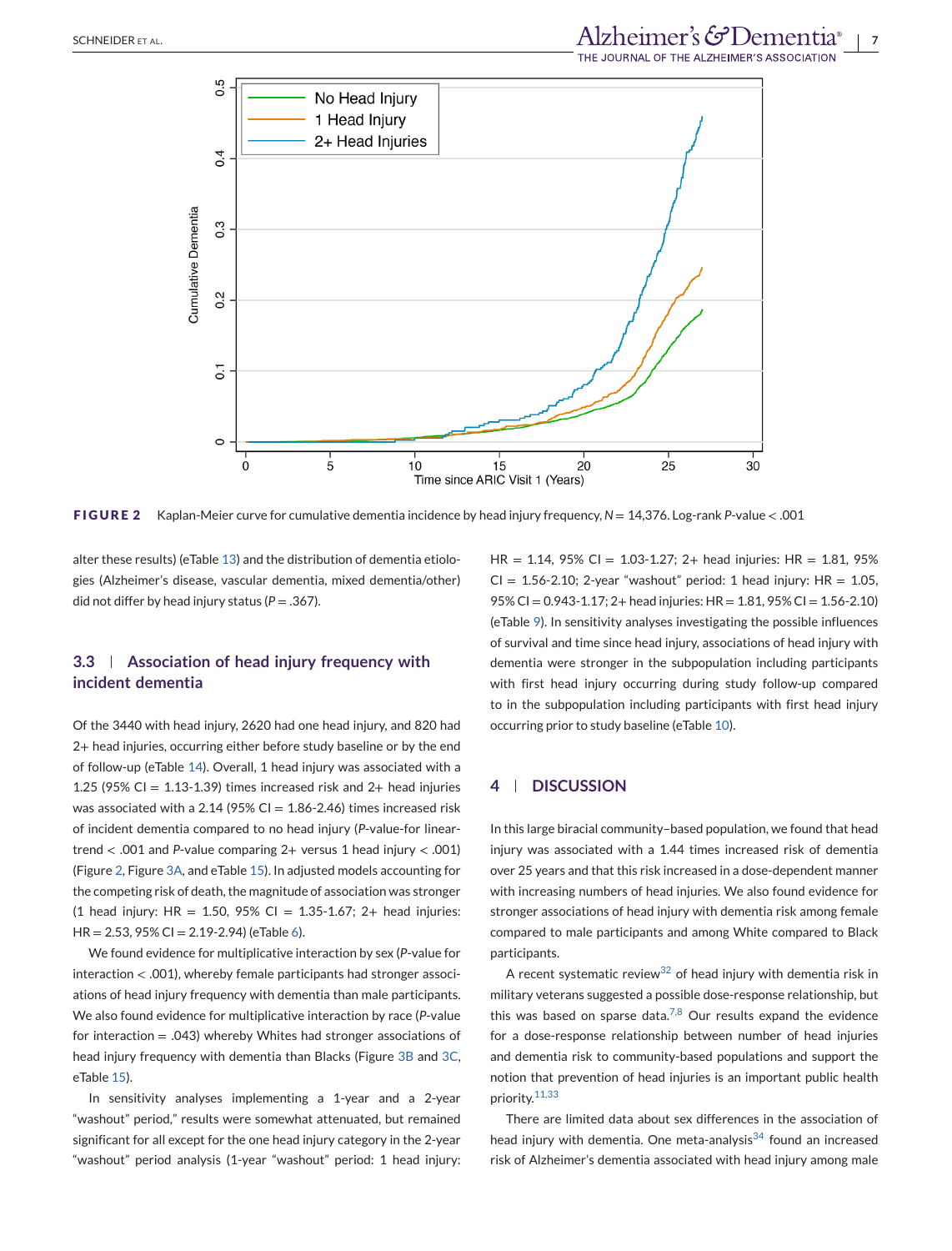<span id="page-7-0"></span>

**FIGURE 3** Adjusted\* hazard ratios (95% confidence intervals) for incident dementia (A: overall;B: by sex; C: by race) by head injury frequency, *N* = 14,376. \*Model adjusted for age (years; continuous), sex (male; female), race/center (Minneapolis, Minnesota Whites; Washington County, Maryland Whites; Forsyth County, North Carolina Whites; Forsyth County North Carolina Blacks; Jackson, Mississippi Blacks), education (< high school; high school, GED, or vocational school; college, graduate, or professional school), income (< \$35,000 per year; ≥ \$35,000 per year; not reported), physical activity index (score; continuous) cigarette smoking (current; former; never), alcohol consumption (current; former; never), hypertension (yes; no; defined as systolic blood pressure ≥140 mmHg or diastolic blood pressure ≥90 mmHg or use of blood pressure medications), diabetes (yes; no; defined as fasting glucose ≥126 mg/dL or non-fasting glucose ≥200 mg/dL or use of diabetes medications), coronary heart disease (yes; no), stroke (yes; no), military veteran status (yes; no), and *APOE ε*4 genotype (0 *APOE ε*4 alleles; 1 or *APOE ε*4 alleles). *P*-value for interaction by sex < .001. *P*-value for interaction by race = .043

but not among female participants, whereas another meta-analysis $35$ found that females have worse outcomes after head injury than males, including in areas of impaired memory. Our findings showed a higher risk of dementia associated with head injury among females as compared to among males. These heterogenous results may be attributable to different populations and the possibility that the types and severities of head injuries sustained in different settings among males and females may be different. Further investigation of sex differences in dementia risk after head injury in diverse populations is warranted.

There are few existing studies on racial differences in the association of head injury with dementia. Importantly, a recent study of military veterans reported stronger associations of head injury with dementia among Whites compared to Blacks.<sup>[15](#page-8-0)</sup> Similarly, in our community-based study, we found that Whites were at higher risk for dementia after head injury compared to Blacks. This interaction may be partially driven by the higher crude baseline rates of dementia in Blacks compared to Whites without head injury as Blacks are at higher risk for

dementia at baseline, so head injury may not confer as much extra risk among Blacks as it does among Whites. More research is needed to better understand the potential race differences in the association of head injury with dementia risk, with a particular focus on contributions from socioeconomic and vascular risk factors for dementia, which may contribute to the different baseline rates of dementia by race.

Certain limitations should be considered in the interpretation of this study. First, our definition of head injury was derived from selfreport and hospitalization ICD code data. We did not have detailed information on the type and severity of head injury for all injuries and it is possible that the severity of injury ascertained by self-report and by hospitalization ICD code data may differ. The self-reported head injury questions focused on injuries in which there was a loss of consciousness or in which medical care was sought, so very mild injuries may not be captured in our head injury definition. However, self-report has been shown to be reliable in assessing head injury<sup>[36](#page-9-0)</sup> and standard definitions were used to identify hospitalizations with ICD codes for head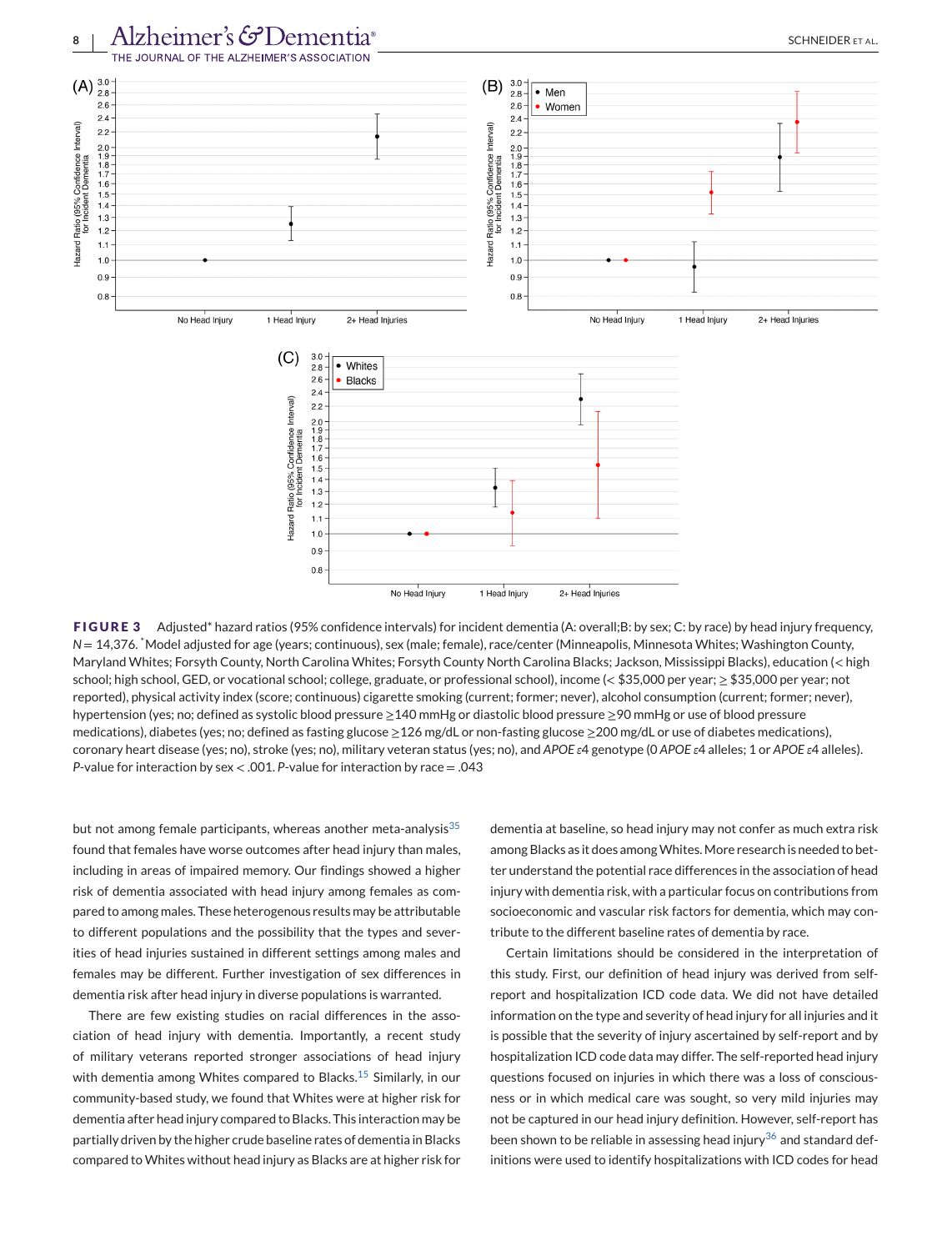<span id="page-8-0"></span>injury.<sup>18–20</sup> In addition, we were able to investigate the impact of head injury severity in the subset of hospitalized cases using standardized criteria. $31$  It is also important to consider the impact of a head injury diagnosis on a dementia diagnosis<sup>[37](#page-9-0)</sup> as well as the timing of dementia diagnosis after head injury diagnosis, as head injury-related symptoms may be misdiagnosed as dementia, particularly in the time following the head injury. We addressed this by performing 1- and 2-year wash-out analyses in which associations were somewhat attenuated, but remained significant, which suggests that part of the association between head injury and dementia may be driven by dementia diagnoses occurring close to the time of head injury. In addition our study population is biracial and does not include other races or ethnicities (eg, Hispanics, Asians). In the ARIC Study, Black participants were recruited at two of the four field centers, so we are not able to fully separate effects of race from effects of geography, although analyses restricted to participants at the Forsyth County, North Carolina site showed patterns similar to those of the overall race-stratified analyses, suggesting that race is more of a driving factor than site. Finally, our study design did not allow for detailed investigation into associations of head injury with dementia subtypes, although we were able to look at clinically defined etiologies in a subset of our population. Future studies with neuropathological correlates are warranted.

In conclusion, head injury was associated with an increased risk for dementia over 25 years of follow-up and this increased risk was dosedependent and stronger for a higher number of prior head injuries. There was evidence for greater risk of dementia after head injury among female compared to male and among White compared to Black participants. The robust and dose-dependent long-term associations of head injury with dementia risk demonstrated in this study support a possible role for increased cognitive monitoring among head injury survivors and suggest that prevention of head injury could mitigate risk of dementia later in life.

### **ACKNOWLEDGEMENTS**

The authors thank the staff and participants of the ARIC Study for their contributions.

#### **CONFLICT OF INTEREST**

Dr. Ling serves as a consultant on the BrainScope Scientific Advisory Board (unpaid position), the National Football League Players Association Mackey-White Health Committee (unpaid position), the National Football League Health Foundation, the National Institutes of Health National Center for Advancing Transitional Sciences, and the Veterans Administration Research Advisory Council. For the other authors, no competing financial interests exist.

### **ORCID**

*Andrea L. C. Schneider MD, PhD* [https://orcid.org/0000-0003-0026-](https://orcid.org/0000-0003-0026-5052) [5052](https://orcid.org/0000-0003-0026-5052)

### **REFERENCES**

1. Schneider ALC, Wang D, Ling G, Gottesman RF, Selvin E. Prevalence of self-reported head injury in the United States. *N Engl J Med*. 2018;379(12):1176-1178.

THE JOURNAL OF THE ALZHEIMER'S ASSOCIATION

- 2. Centers for Disease Control and Prevention. *Surveillance Report of Traumatic Brain Injury-related Emergency Department Visits, Hospitalizations, and Deaths - United States, 2016-2014*. Centers for Disease Control and Prevention, U.S. Department of Health and Human Services; 2019.
- 3. Hsia RY, Markowitz AJ, Lin F, Guo J, Madhok DY, Manley GT. Ten-year trends in traumatic brain injury: a retrospective cohort study of California emergency department and hospital revisits and readmissions. *BMJ Open*. 2018;8(12):e022297.
- 4. Barnes DE, Byers AL, Gardner RC, Seal KH, Boscardin WJ, Yaffe K. Association of mild traumatic brain injury with and without loss of consciousness with dementia in US Military Veterans. *JAMA Neurol*. 2018;75(9):1055-1061.
- 5. Barnes DE, Kaup A, Kirby KA, Byers AL, Diaz-Arrastia R, Yaffe K. Traumatic brain injury and risk of dementia in older veterans. *Neurology*. 2014;83(4):312-319.
- 6. Gardner RC, Burke JF, Nettiksimmons J, Kaup A, Barnes DE, Yaffe K. Dementia risk after traumatic brain injury vs nonbrain trauma: the role of age and severity. *JAMA Neurol*. 2014;71(12):1490-1497.
- 7. Nordstrom P, Michaelsson K, Gustafson Y, Nordstrom A. Traumatic brain injury and young onset dementia: a nationwide cohort study. *Ann Neurol*. 2014;75(3):374-381.
- 8. Fann JR, Ribe AR, Pedersen HS, et al. Long-term risk of dementia among people with traumatic brain injury in Denmark: a populationbased observational cohort study. *Lancet Psychiatry*. 2018;5(5):424- 431.
- 9. Yaffe K, Lwi SJ, Hoang TD, et al. Military-related risk factors in female veterans and risk of dementia. *Neurology*. 2019;92(3):e205 e211.
- 10. Lee YK, Hou SW, Lee CC, Hsu CY, Huang YS, Su YC. Increased risk of dementia in patients with mild traumatic brain injury: a nationwide cohort study. *PLoS One*. 2013;8(5):e62422.
- 11. Nordstrom A, Nordstrom P. Traumatic brain injury and the risk of dementia diagnosis: a nationwide cohort study. *PLoS Med*. 2018;15(1):e1002496.
- 12. Mendez MF. What is the relationship of traumatic brain injury to dementia?. *J Alzheimers Dis*. 2017;57(3):667-681.
- 13. Rahman A, Jackson H, Hristov H, et al. Sex and gender driven modifiers of Alzheimer's: the role for estrogenic control across age, race, medical, and lifestyle risks. *Front Aging Neurosci*. 2019;11:315.
- 14. Weuve J, Barnes LL, Mendes de Leon CF, et al. Cognitive aging in black and white Americans: cognition, cognitive decline, and incidence of Alzheimer disease dementia. *Epidemiology*. 2018;29(1):151- 159.
- 15. Kornblith E, Peltz CB, Xia F, Plassman B, Novakovic-Apopain T, Yaffe K. Sex, race, and risk of dementia diagnosis after traumatic brain injury among older veterans. *Neurology*. 2020;95(13):e1768-e1775.
- 16. ARIC Study Investigators. The Atherosclerosis Risk in Communities (ARIC) Study: design and objectives. *Am J Epidemiol*. 1989;129(4):687- 702.
- 17. Vandormael A, Dobra A, Barnighausen T, de Oliveira T, Tanser F. Incidence rate estimation, periodic testing and the limitations of the mid-point imputation approach. *Int J Epidemiol*. 2018;47(1):236- 245.
- 18. Langlois JA, Kegler SR, Butler JA, et al. Traumatic brain injury-related hospital discharges. Results from a 14-state surveillance system, 1997. *MMWR Surveill Summ*. 2003;52(4):1-20.
- 19. Burke JF, Stulc JL, Skolarus LE, Sears ED, Zahuranec DB, Morgenstern LB. Traumatic brain injury may be an independent risk factor for stroke. *Neurology*. 2013;81(1):33-39.
- 20. Hedegaard H, Johnson R, Warner M, Chen L. *Proposed framework for presenting injury data using the International Classification of Diseases, Tenth Revision, Clinical Modification diagnosis codes*. Hyattsville, MD: National Center for Health Statistics; 2016.
- 21. Gottesman RF, Albert MS, Alonso A, et al. Associations between midlife vascular risk factors and 25-year incident dementia in the